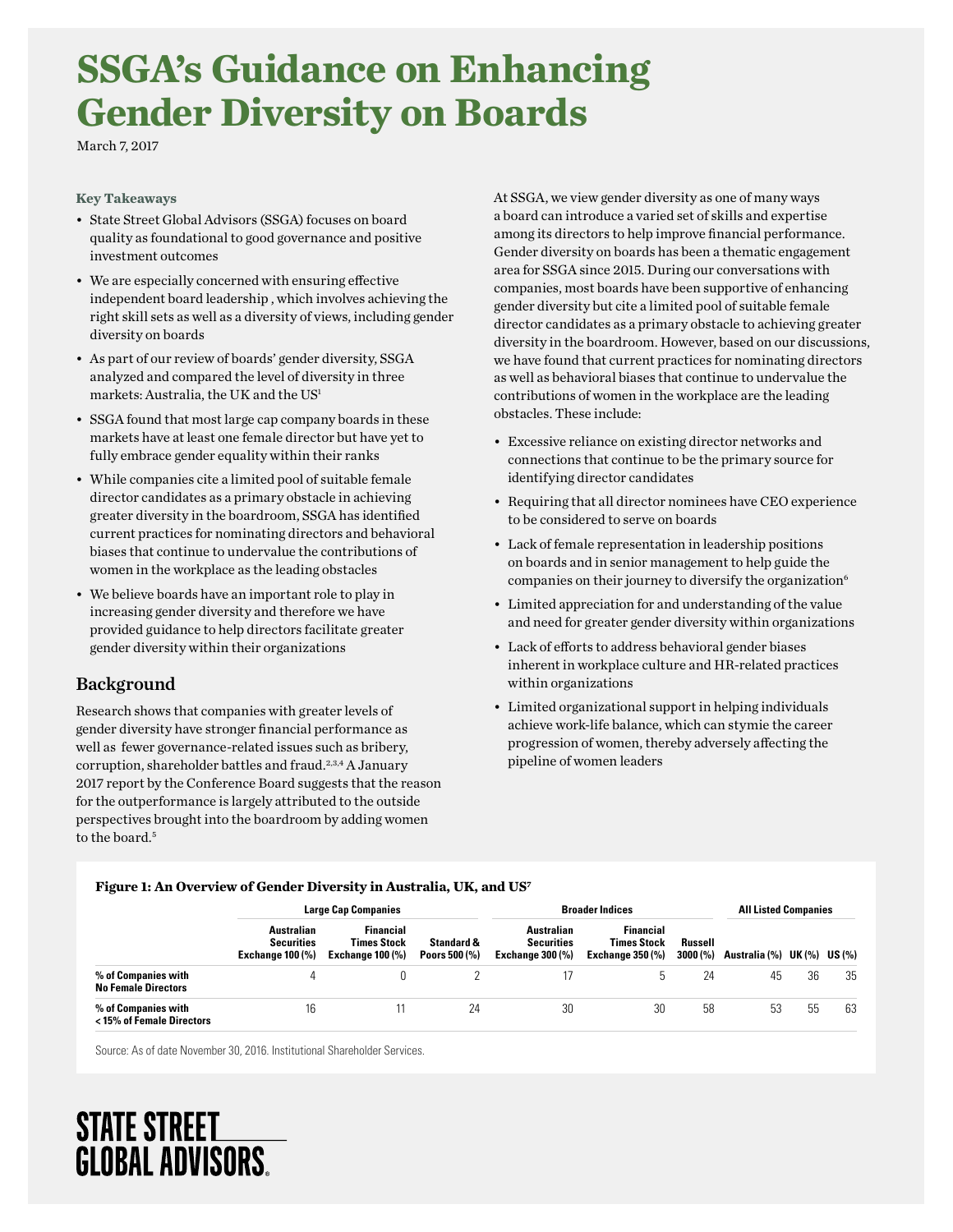## Market Practice

As part of our review of boards' gender diversity, SSGA analyzed the level of diversity in three key markets — Australia, the UK and the US. We found that in all three markets, boards of most large cap companies had made a concerted efort to include women on their boards (as seen in Figure 1). Nevertheless, 4% of Australian Securities Exchange 100 (ASX 100) and 2% of Standard & Poors 500 (S&P500) still do not have any women on their boards. Moreover, 16% of Australian Securities Exchange 100 (ASX 100), 11% of Financial Times Stock Exchange 100 (FTSE 100) and 24% of S&P 500 companies do not meet a threshold of at least 15% of women on boards. When expanded to all listed companies, the lack of female representation on boards is signifcant. Figure 1 highlights the percentage of companies that have no female directors and have less than 15% of women on their boards.

## SSGA's Position on Gender Diversity

SSGA believes good governance is a function of sound board quality, which starts with strong, efective independent board leadership. By effective we mean having the right skills; by strong we mean the board's ability to exert its infuence; and by independent we mean that the board is not captive by

management. SSGA believes board diversity enhances board quality as it brings together directors with diferent skills, backgrounds and expertise. We recognize that there are many ways to achieve board diversity and we support all forms of diversity, but as a starting point, we believe boards should have at least some independent female directors. Further, boards should also set expectations for senior management to enhance gender diversity within their ranks and the broader organization.

Our preferred approach is to drive greater board diversity through an active dialogue and engagement with company and board leadership. In the event that companies fail to take action to increase the number of women on their boards, despite our best efforts to actively engage with them, we will use our proxy voting power to efect change — voting against the Chair of the board's nominating and/or governance committee if necessary.

## SSGA's Guidance for Enhancing Gender Diversity on Boards

3

Given our expectations regarding gender diversity on boards, SSGA has developed a framework below (see Figure 2) to help boards enhance female representation on their boards.

### **Figure 2: Gender Diversity Framework**



potential director candidates beyond existing director networks 2 Establish goals aimed at enhancing the level of gender diversity on the board and senior management

Address behavioral gender bias in the director search and nomination process, including expanding the search for 5 Consider female directors for leadership positions and on key board committees

Identify "diversity champions" on the board and within management who would support initiatives to meet established goals

6 Enhance transparency and communication with investors on the board's position on gender diversity and report on progress against established goals

4